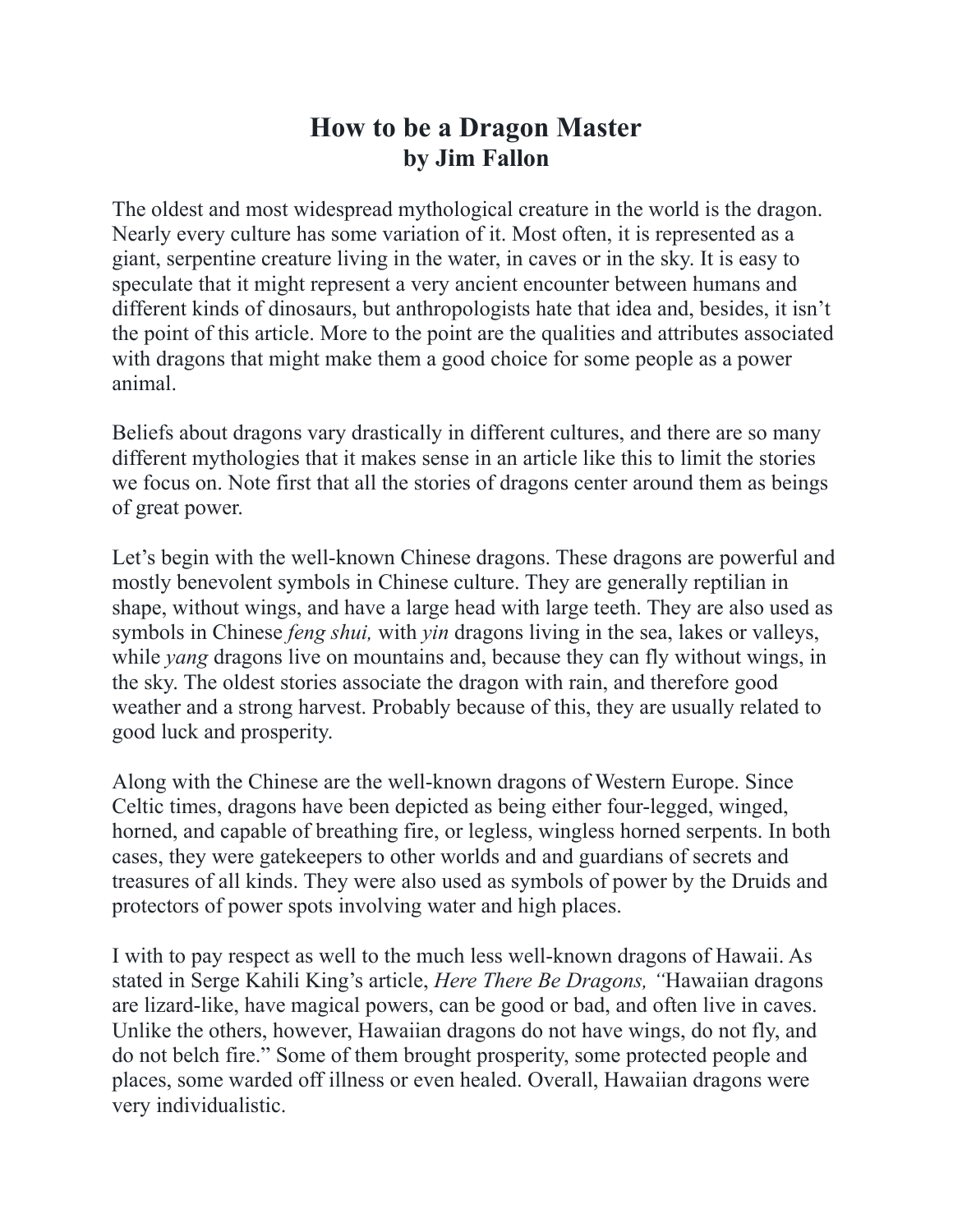## **Using Dragons as power animals**

The Dragon can bring about good luck and prosperity as well as strength and protection. You can also use the Dragon to remove debt, disease and negativity. It is one of the greatest psychic sources, and has considerable magical abilities.

 What one will do is to energetically connect with the dragons and connect with their higher consciousness, to merge with you and be of assistance. A specific dragon will connect with you based on your intent.

Close your eyes. Perform the Earth Sky pikopiko and just imagine a dragon to energetically access the Dragon. Now visualize the. Dragon. It is luminous, like the radiant heat and power of a thousand Suns This Dragon has the full power to remove all obstacles, and bestow upon you divine or higher intelligence, and to provide protection.

Now, mentally visualize a situation, (around the home, or environment, or situation) and see the light and heat from the Dragon's fire breath dissolving it.

The Dragon's fire breath is a healing and a clearing, and it clears out all inharmonious energies.

You can use a Dragon to clear spaces by having the Dragon just flap its wings and clear the energy of the desired space. You can take a magical flight with a Dragon, or use Dragon sight to see remote places and situations.

## Dance with your Dragon

Journey to your Dragon and take him/her to one of the seven gardens, in this case, the garden of Aloha. Let your dragon invite other dragon friends. As group, dance around a campfire in this big party your giving. As you dance, allow the spirit of your Dragon to enter your body, in other words, grok your Dragon. This allows you to serve as a vehicle for your Dragon to be expressed through your body, your physical form.

## The Dragon's Song

The Dragon's song is a frequency and vibration that helps to influence ordinary reality. Ask your Dragon what song is relevant for you or for a specific request or goal. After asking, simply wait and listen for any song that comes into you awareness. You can just hum the tune. Listen to the words. Once you know the tune and words, you can sing it or hum it to invoke the presence of your Dragon.